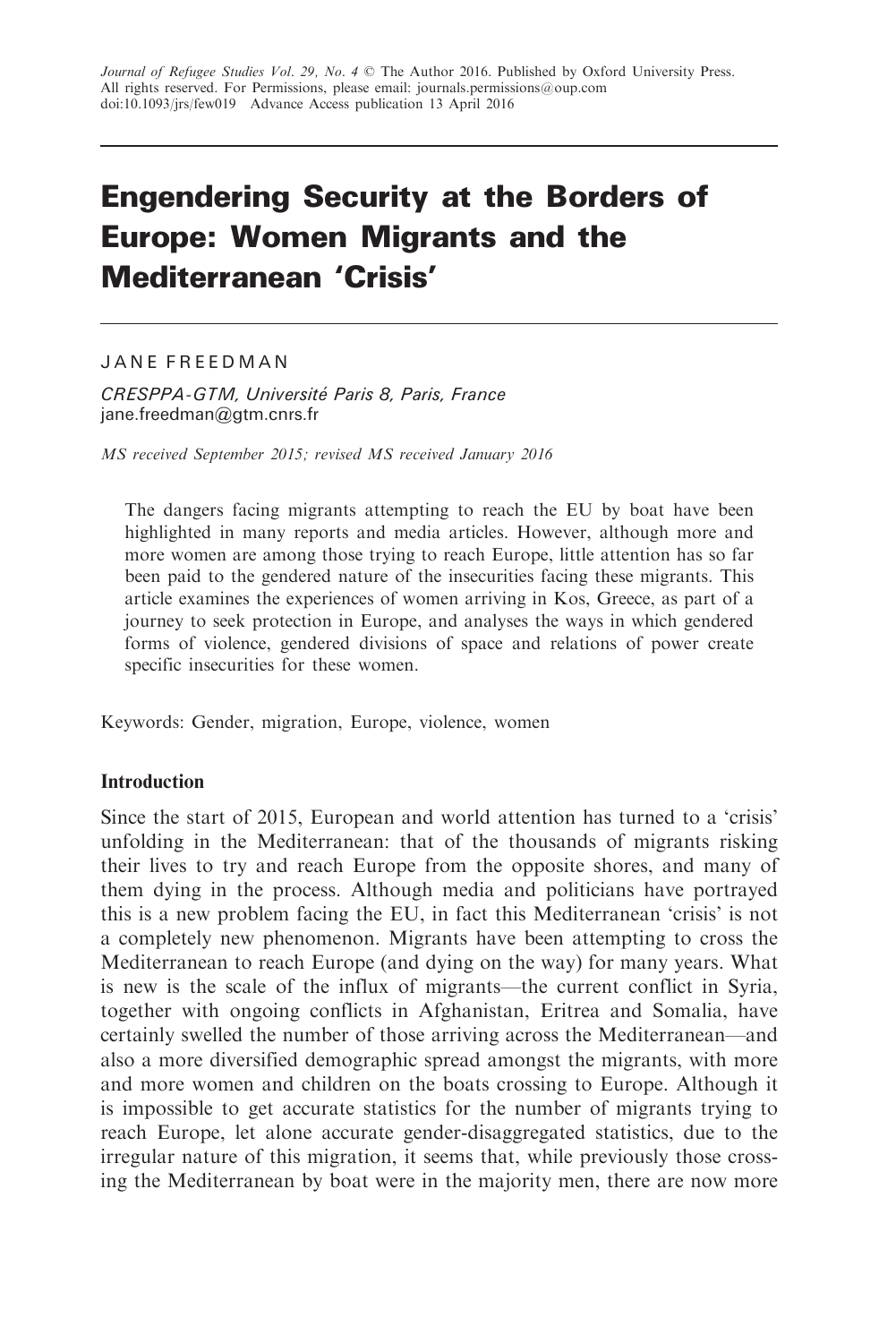and more women undertaking the crossing. This article will attempt to explore some of the gendered aspects of this Mediterranean migration, analysing the experiences of women migrants and the particular insecurities which they may face as well as their strategies for resistance and survival. The article will look particularly at the experiences of Syrian migrants, who now form a large percentage of those who are trying to reach Europe across the Mediterranean, and will examine the experiences of women to see how gendered forms of insecurity are created and how these are negotiated by these women. It is perhaps ironic to note that, whilst many European leaders have recently called for increased action to prevent violence against women, current immigration and asylum policies are pushing some groups of women into situations in which they are at greater risk.

Research for the article was carried out primarily on the Greek Island of Kos, where thousands of migrants, mostly from Syria, are currently arriving daily on boats crossing from the Turkish coast near the city of Bodrum. Interviews were carried out with Syrian, Afghan and Iraqi women and men who had landed in Kos and were intending to carry on their journeys to other countries in Europe. Thirty women were interviewed in Kos in July 2015, some at the Captain Elias 'hotel', and others where they were living and sleeping in parks and open spaces. I also conducted interviews with representatives of Medecins Sans Frontières (MSF), who are working to provide health services to the migrants arriving on the island, and with Greek volunteers from the Kos Solidarity organization who provide solidarity, food, hygiene essentials and clothing to the migrants.<sup>1</sup> Additional research was carried out through interviews with Greek immigration officials, staff of the European Asylum Support Office (EASO) and email exchanges and interviews with representatives of FRONTEX, the European border control agency.

#### Gender, Migration and Security

The interconnections between gender, migration, violence and insecurity have been highlighted by research in various regions of the world [\(Marchand 2008;](#page-14-0) [Freedman 2012\)](#page-13-0). Different push and pull factors, migration control regimes, as well as social and economic conditions in countries of origin, transit and destination create varying types of insecurity and violence for men and women, depending on their varying social and economic positions and the relations of power between them. As Marchand argues:

It goes without saying that the migration–violence nexus is gendered. Men and women are affected in different ways and the violence to which they are exposed is related to their position with respect to the migration–violence nexus ([Marchand 2008](#page-14-0): 1387).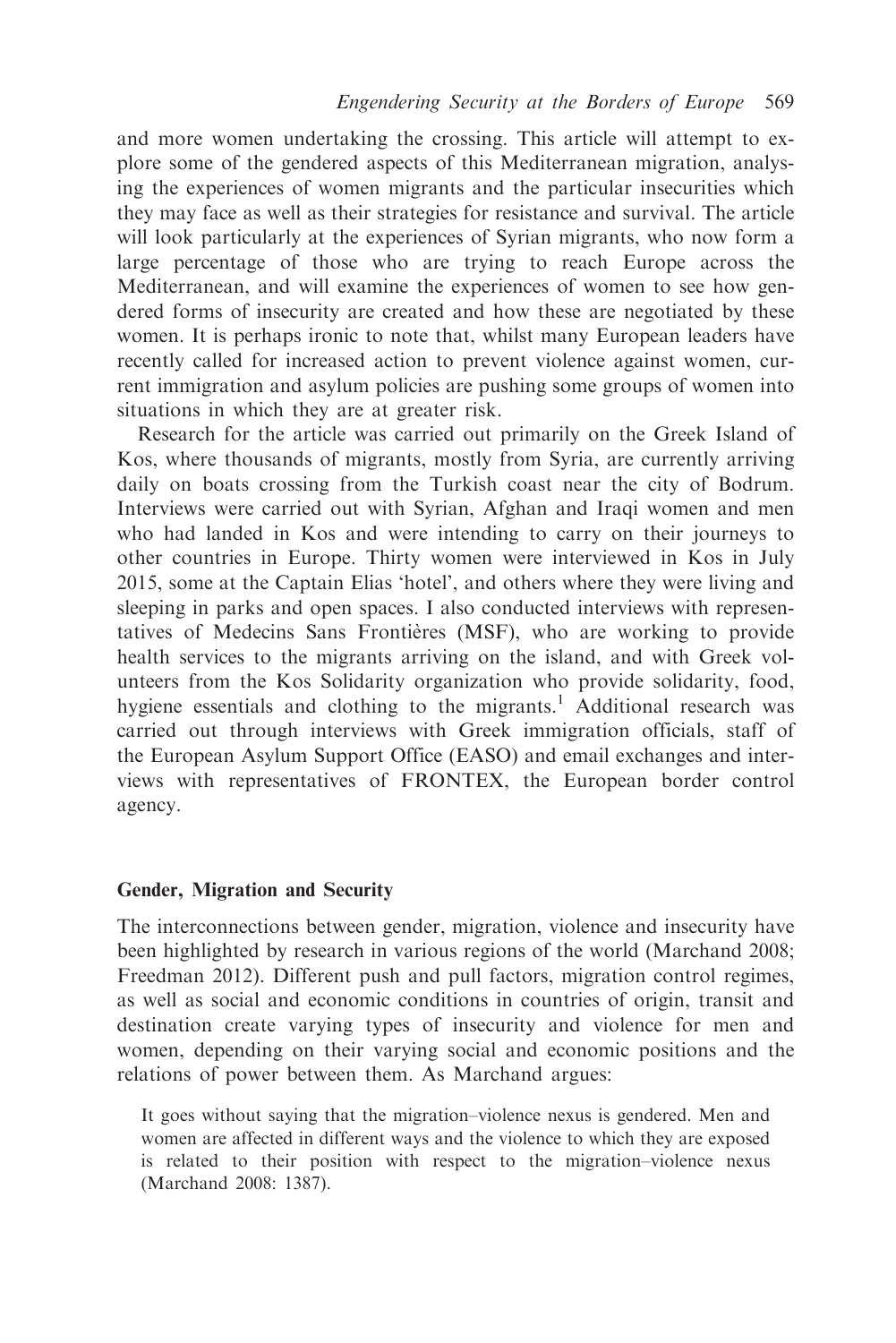Recent research has also highlighted the physical risks of border crossing for women, and the higher rate of mortality at the borders for women than for men [\(Pickering and Cochrane 2012](#page-14-0)). Despite these risks, however, women continue to try and cross the Mediterranean to reach Europe despite to escape conflict, violence and persecution in their home countries and to find a safer home for them and their children.

When listening to the stories of migrants and studying their experiences, it does seem clear that migration does entail considerable threats to human security and that individual security is particularly threatened by the contemporary efforts to control migration. This seems to support an argument for a 'reconceptualisation of security in multidimensional and multilevel terms' ([Tickner 1992](#page-14-0): 128) and of a reanalysis of the relationship between migration and security beyond that of the threats that migration poses to states. To move beyond a state-centric approach to the insecurities of migration, a gender-informed approach to human security such as that proposed by [Hoogensen and Stuvoy \(2006\)](#page-13-0) seems a productive one. This type of approach can, its proponents argue, 'offer a great deal in opening human security up to voices from below' ([Hoogensen and Stuvoy 2006:](#page-13-0) 217), stressing the need to make visible relations of dominance and to identify the ways in which insecurities develop as a result of these relationships. The prioritization of an epistemological approach based on a concern with 'peopling IR' ([Pettman](#page-14-0) [1996\)](#page-14-0) and with dealing with contextually dependent practices and relationships also seems to us highly relevant in the study of migration. As Hoogensen and Stuvoy explain:

The theoretical concern with the activities and experiences of average people, referred to as 'everyday feminist theorizing' (Sylvester, 1996: 236), institutes an empirical focus of gender IR on the experiences of marginalized people, among them women, for the purposes of bringing new insights on the inter-connections between everyday practices and international politics ([Hoogensen and Stuvoy](#page-13-0) [2006:](#page-13-0) 223).

In studying the experiences of women attempting to migrate across the Mediterranean to Europe, this article will attempt to shed light on the ways in which contemporary European and national migration policies impact on their security.

# The Mediterranean Crisis and the Securitization of European Borders

The current migration 'crisis' in the Mediterranean is not new and has not developed out of nowhere but is the culmination and combination of, on the one hand, the growing restriction of legal channels of migration and securitization of the European borders ([de Haas 2007](#page-13-0)) and, on the other hand, huge instability and conflict in certain areas of the Middle East and Africa, and in particular Syria which are causing more and more desperate people to flee their countries and seek refuge in Europe. Whilst some European leaders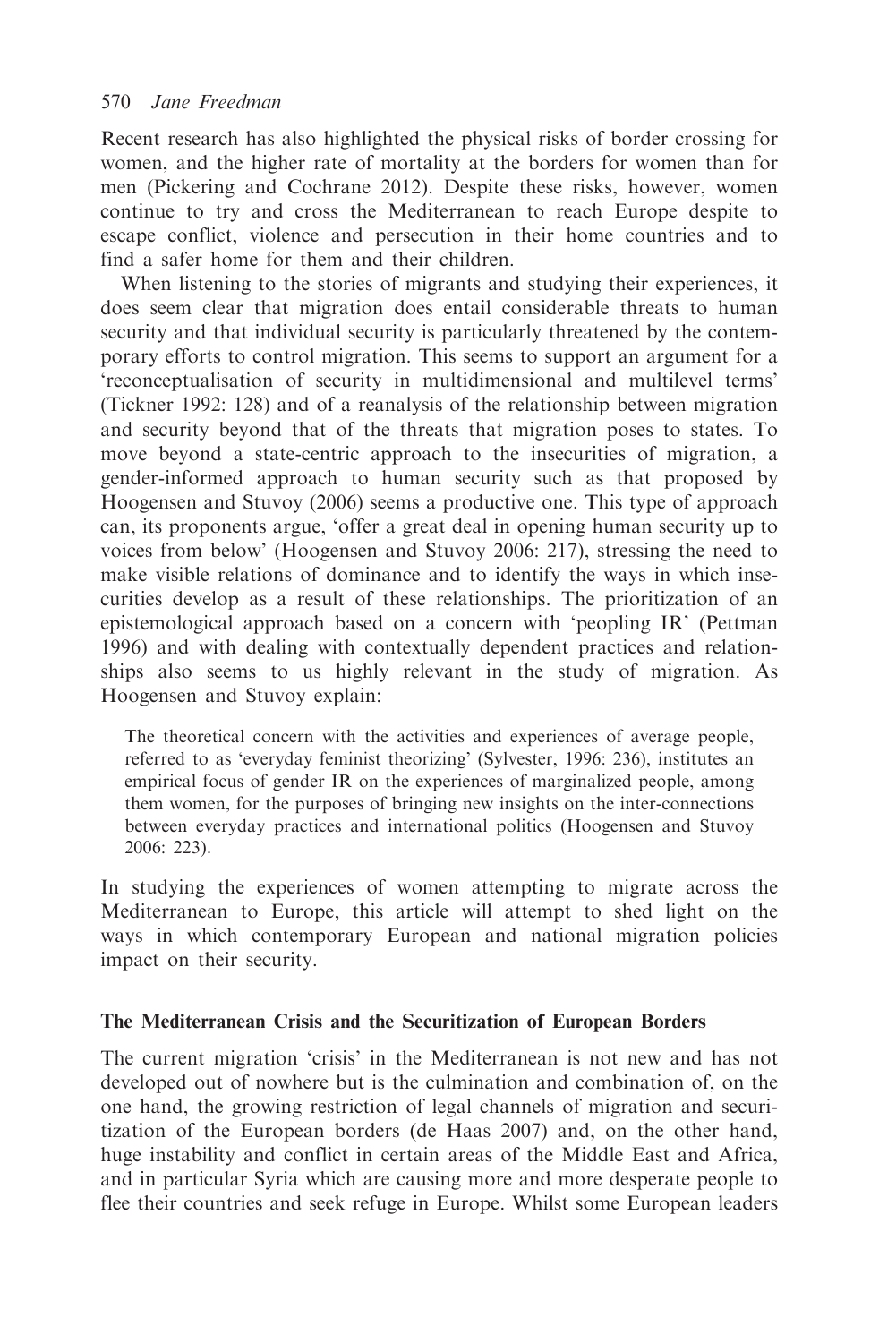have been quick to point to the existence of trafficking and smuggling gangs as the cause of the increased numbers of migrants attempting to cross the Mediterranean, in fact it can be argued these traffickers and smugglers are only gaining more work as the regular and safer routes to Europe are progressively blocked, leading migrants to take riskier journeys and to pay more to do so. As the EU countries have increasingly tried to restrict entry through more regular means, and have closed down previous routes of 'irregular' migration, migrants who are trying to reach Europe have been forced to find new and more perilous routes. As Lutterbeck points out: 'Plugging one hole in the EU perimeter quickly leads to enhanced pressure on other parts of its external borders' [\(Lutterbeck 2009:](#page-13-0) 123).

The outbreak of conflict in Syria has magnified migratory pressure as millions of Syrians are displaced beyond their own borders and are trying to reach the EU. Since the beginning of the conflict in Syria, millions have been displaced, either becoming Internally Displaced Persons (IDPs), fleeing to neighbouring countries or seeking asylum in Europe or one of the other industrialized states. The UN High Commissioner for Refugees (UNHCR) estimates that, in 2014, there were over six million people displaced within Syria, and over three million Syrian refugees dispersed throughout the Region (concentrated mainly in Jordan, Lebanon, Egypt, Turkey and Iraq). In 2013, Syria became the main country of origin of asylum seekers in industrialized countries for the first time in its history. UNHCR's provisional data shows that 56,400 Syrians sought asylum in industrialized countries in 2013—six times more than the 8,500 asylum claims recorded two years earlier in 2011 [\(UNHCR 2014](#page-14-0)).

Faced with the scale of the refugee crisis in Syria and its neighbouring countries, some have criticized the EU for failing to do enough to help cope with this crisis. Whilst the majority of the asylum applicants from Syria in European states have been granted some form of protection (either refugee status or temporary protection), this still represents only a very small fraction of the total number of Syrian refugees, and the level of protection and legal status they are granted is not the same in all EU member states [\(Fargues and Fandrich 2012](#page-13-0)). Between March 2011 and December 2013, the 28 member states of the EU received 69,740 asylum claims from Syrian citizens and made 41,695 positive decisions. However, whilst this figure is large in proportion to refugee claims from other countries, it still represents only 2.9 per cent of the total Syrian refugee population ([Fargues 2014](#page-13-0)). Moreover, figures show that an increasing proportion of Syrian asylum seekers are taking hazardous routes and employing the services of smugglers to arrive in Europe, rather than arriving through officially sanctioned channels:

The ratio of Syrians smuggled by sea to Greece or Italy, compared to those regularly seeking asylum in the EU28, has jumped from 14.7 per cent in 2011 to 40.9 per cent in 2012 and 44.7 per cent in 2013 [\(Fargues 2014](#page-13-0): 3).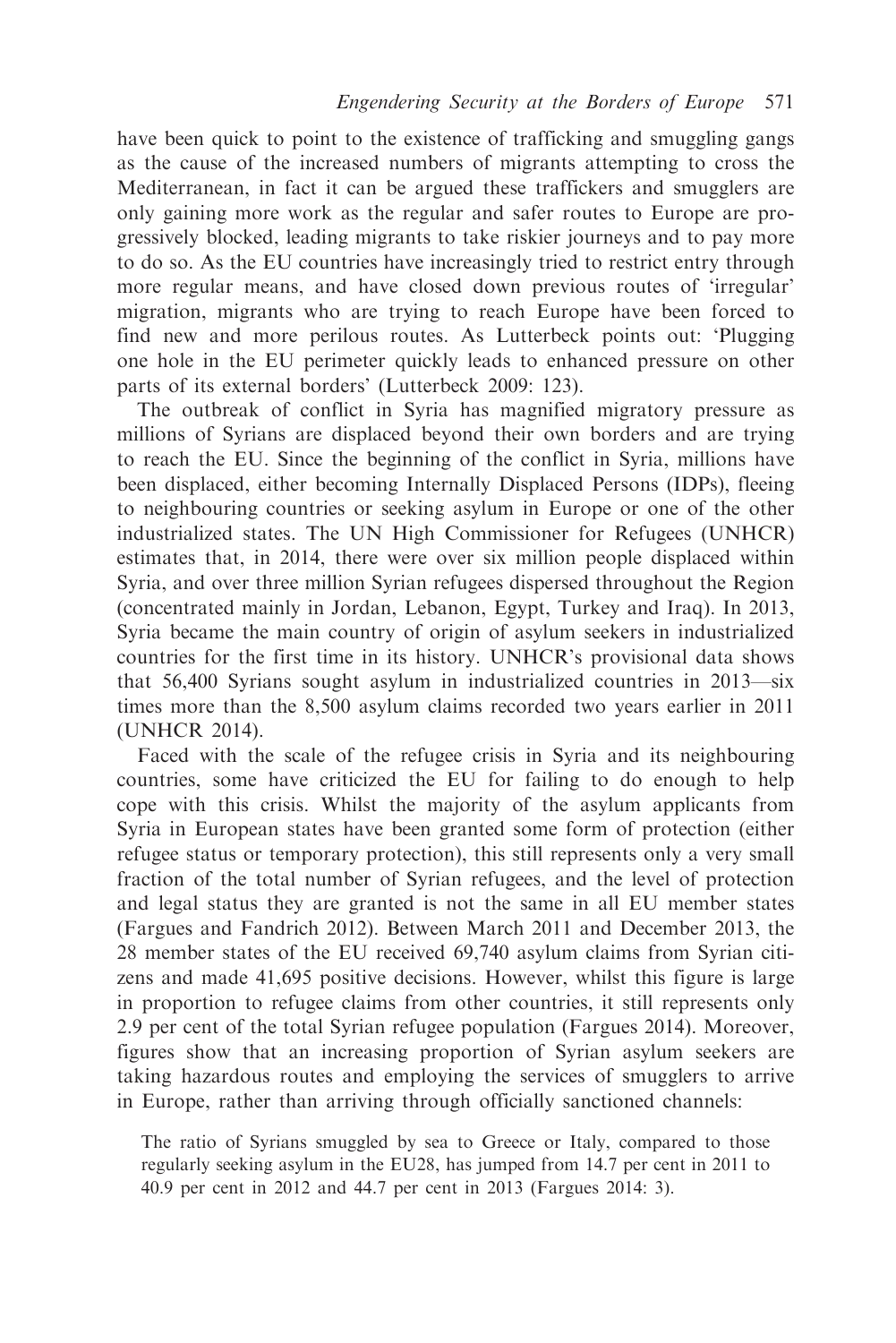This use of smugglers and of insecure migration routes can cause specific insecurities for women. Although there is no sex-disaggregated data for asylum applicants from Syria across the EU member states, the European Asylum Office reports that many Syrian asylum seekers have come in families, which means that the gender balance among Syrian applicants is more equal than among applicants of other nationalities ([EASO 2014](#page-13-0)). Some EU member states have begun to find difficulties in reception of these families, however, as they do not have enough suitable reception centres and housing [\(EASO 2014\)](#page-13-0).

Migrants are also arriving in large numbers from other areas where conflict is ongoing such as Afghanistan, Somalia and Eritrea. The numbers of migrants attempting to cross the Mediterranean in the first eight months of 2015 was estimated at  $381,412$ <sup>2</sup> with 50 per cent of these being Syrians. And the International Organisation for Migration (IOM) estimates that 2,366 migrants died attempting to cross the Mediterranean between January and August 2015.<sup>3</sup> On 23 April 2015, the European Council held a special meeting in response to the crisis situation in the Mediterranean during which they acknowledged that the situation in the Mediterranean is a 'tragedy', and promised to take measures including strengthening the EU's presence at sea, fighting against traffickers, preventing illegal migration flows and reinforcing international solidarity and responsibility.<sup>4</sup> The EU's approach has been heavily criticized, however, by human rights groups and migrant support groups for its focus on repression of trafficking and prevention of illegal migration rather than that of protecting the rights and lives of migrants who are desperate to reach Europe ([Giuffre and Costello 2015](#page-13-0)).

Although they have apparently failed to limit or stop 'irregular' migration, the policies of the EU have arguably led to increasing insecurities for migrants, forcing them into new and more perilous routes and crossings, and increasing their chances of encountering violence on their way to Europe. Moreover, tighter controls seem to have had the paradoxical effect of increasing the market for smugglers and traffickers who the EU has tried to eradicate but who are ever more involved in the migration process ([De Haas](#page-13-0) [2006\)](#page-13-0). The difficulties in reaching Europe now mean that it is almost impossible to undertake the journey without the assistance of a smuggler or trafficker, and the demands of these traffickers are thus more onerous for the migrants, creating further sources of insecurity, as will be discussed further below.

# The Migration 'Crisis' in Greece

Greece, and in particular the Greek islands, have become one of the major points of arrival for migrants from Syria, Afghanistan and Iraq.<sup>5</sup> The closure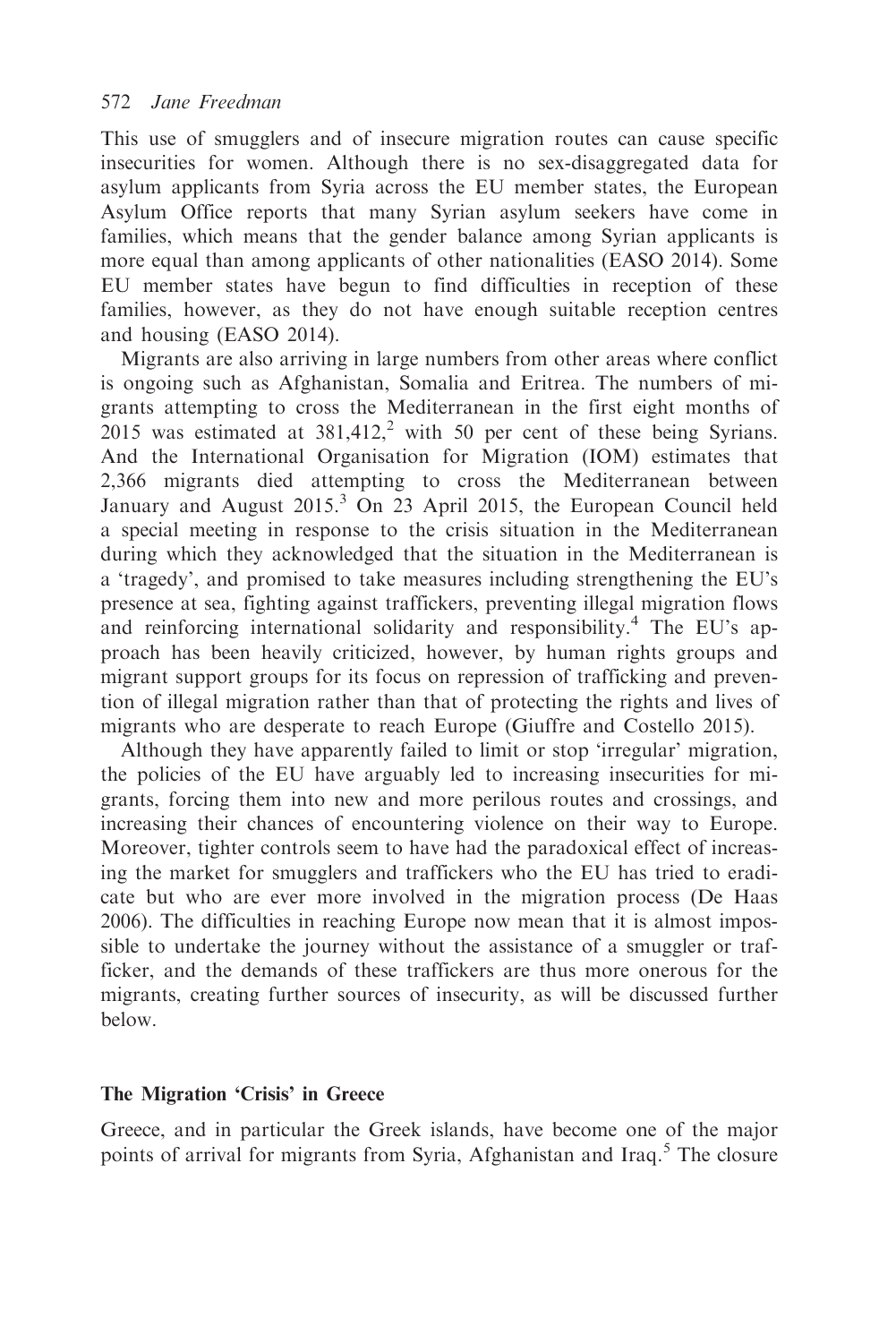of the Northern Greek border with Turkey (near Evros) has led to increasing numbers of migrants arriving via this sea route from Turkey. UNHCR puts the number of those arriving in Greece by sea so far in 2015 at 258,365 people.<sup>6</sup> Migrants are currently arriving in large numbers on the islands of Kos and Lesvos, which are unequipped to deal with such large influxes of migrants. In the first five months of 2015, around 12,000 migrants arrived on the Island of Kos, compared with only 739 in the whole of the previous year, and thousands continue to arrive daily as this article is being written. Kos, like other Greek islands, has been unprepared for this massive increase in the influx of migrants, and there are no reception facilities in place for those arriving, whilst the police and coastguard officials seem overwhelmed by the number of arrivals. The economic and political crisis which Greece is currently undergoing is also contributing to difficulties in managing this huge arrival of migrants, meaning that there are even fewer resources available to help the arriving migrants, and that the migrants themselves have had difficulty receiving money which might have been sent for them from abroad.

All of the migrants arriving in Kos are seeking to move on to another destination, usually elsewhere in Europe, although a small minority say that they wish to remain in Greece. In order to be able to leave the island and take the boat to Athens, though, they need a permit from the Greek police. A renewable one-month permit to remain in Greece is given to migrants from all countries except for Syrians, who receive a six-month renewable permit. The migrants must wait in Kos until they receive this permit—a wait which can be up to three weeks in the current situation where police are understaffed and failing to cope with the demand for permits. Once they have their permit, most migrants who have enough money take a boat straight to Athens from where they intend to continue their journey to other European countries. Most of the migrants I interviewed were intending to travel on to Germany, Sweden or, in a couple of instances, France and the UK. The permit they receive does not allow them to travel anywhere near to the Greek border areas, so they must return to 'irregular' means to cross the Greek border with Macedonia and then travel through Macedonia and Serbia to cross into the EU in Hungary en route for Germany and other EU destinations.

#### Dangerous Journeys

The majority of the migrants arriving in Kos are men, although the proportion of women amongst the arrivals has been increasing. A representative of MSF based in Athens estimated that around 25 per cent of new arrivals are women, although she highlighted that there are no accurate sex-disaggregated statistics available from the Greek authorities.<sup>7</sup> An MSF representative working in Kos also put the figure of women amongst migrants as between 20 and 30 per cent, and said that he had seen an increase in women arriving since the end of 2014.<sup>8</sup> Previous research has pointed to the difficulties and obstacles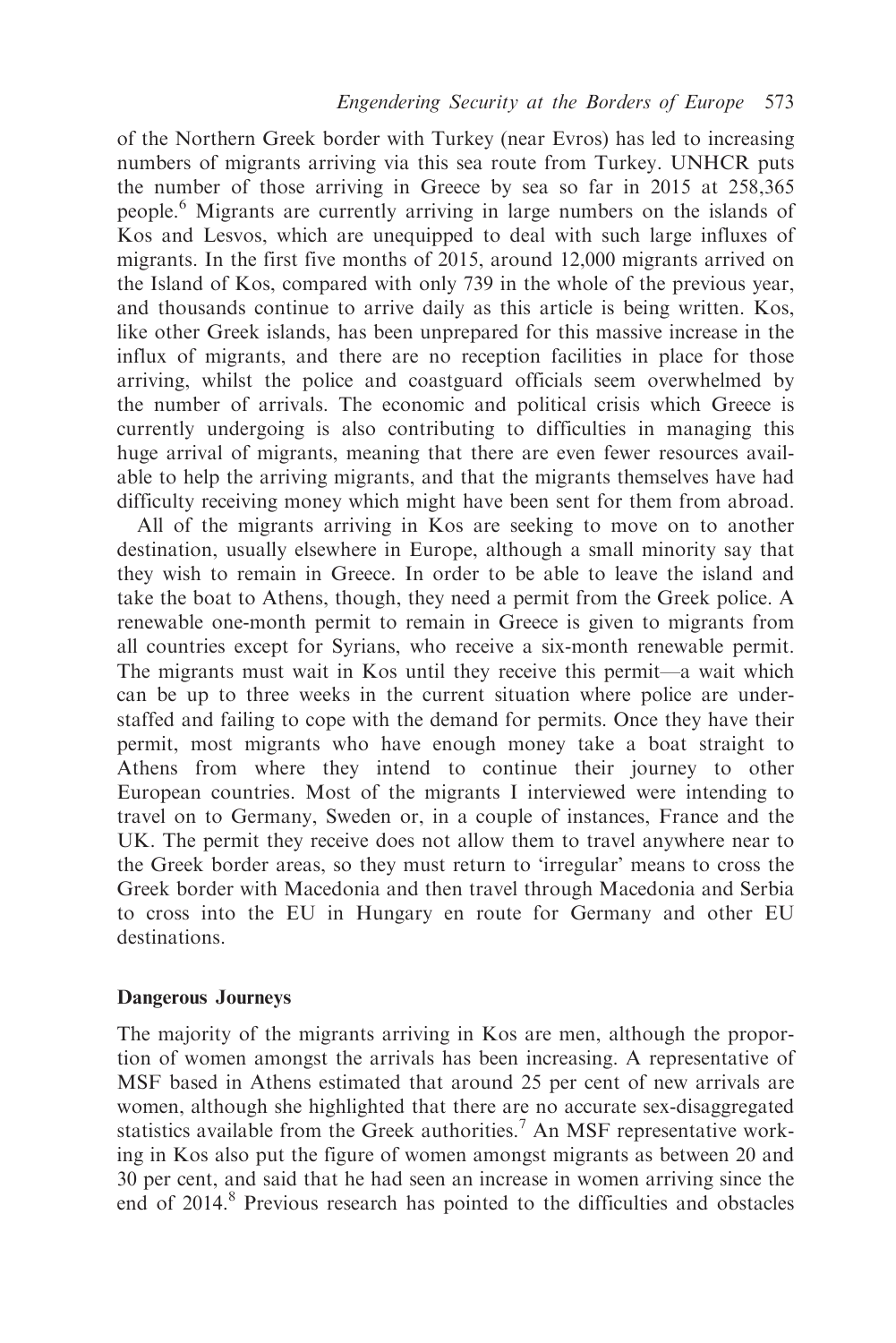## 574 Jane Freedman

that may prevent women from migrating including lack of economic resources, responsibility for children and children's welfare, restrictions on women travelling alone both within their own country and outside of it, and fears of violence during migration. These obstacles mean that often women do not migrate until they have absolutely no other choice ([Freedman 2015\)](#page-13-0). Thus, the increasing numbers of female migrants risking the journey across the Mediterranean to reach Europe could be attributed to the worsening conditions in Syria, and for Syrian refugees in Turkey, as well as a realization that the Syrian conflict is not likely to end soon, which mean that these women are taking the choice of last resort. All of the Syrian women I spoke to on Kos had experienced violence directly in Syria or had a close family member who had experienced violence. They talked about violence from all sides in the conflict—both the official Syrian army and the Islamic State and rebel forces. One woman, for example, had lost her husband who had been killed in Aleppo and had fled with her two children, aged 20 and 12. She said that she no longer felt safe in Syria and felt that she had lost her home and everything she had. She explained that, in addition to the direct insecurities arising from the fighting, she experienced another layer of insecurity as a woman alone without a husband. Another woman, travelling with her husband and two baby sons, had had her house and all her possessions destroyed by a bomb blast, and the family had decided to leave straight away to seek safety for themselves and their children. There were many similar stories of women and families who no longer felt safe and had fled to protect themselves and their children, determined to reach Europe to find a place where they could be safe and re-start their lives. Many had little hope of ever being able to return to Syria. 'I feel as though I have lost my home for ever,<sup>9</sup> said one woman, echoing the feelings of many others.

All of the migrants interviewed had travelled through Turkey, some taking longer than others to finally reach Greece. Some of the Syrians had stayed in Turkey for several years and had attempted to 'settle' there, but had then moved on due to a deteriorating situation for Syrian refugees in Turkey ([Amnesty International 2014\)](#page-13-0), and lack of opportunities for employment and for their children's education. Turkey currently hosts nearly two million Syrian refugees—far more than can be hosted in the 22 refugee camps constructed by the Turkish government—and thus the majority of these refugees have to fend for themselves. And, although the Turkish government has adopted an 'open door' policy to allow Syrian refugees into the country, they are not allowed to work and there are many stories of exploitative work and housing conditions (Özgür Baklacioğlu 2015). In addition, many families are worried that their children are not going to school, and are missing out on vital years of their education. One family I talked to had been living in Turkey for five years and the two children had learned to speak fluent Turkish. The mother explained, however, that they had encountered increasing hostility from the Turkish authorities and population, and that she could not find any work, meaning that they were living in squalid conditions.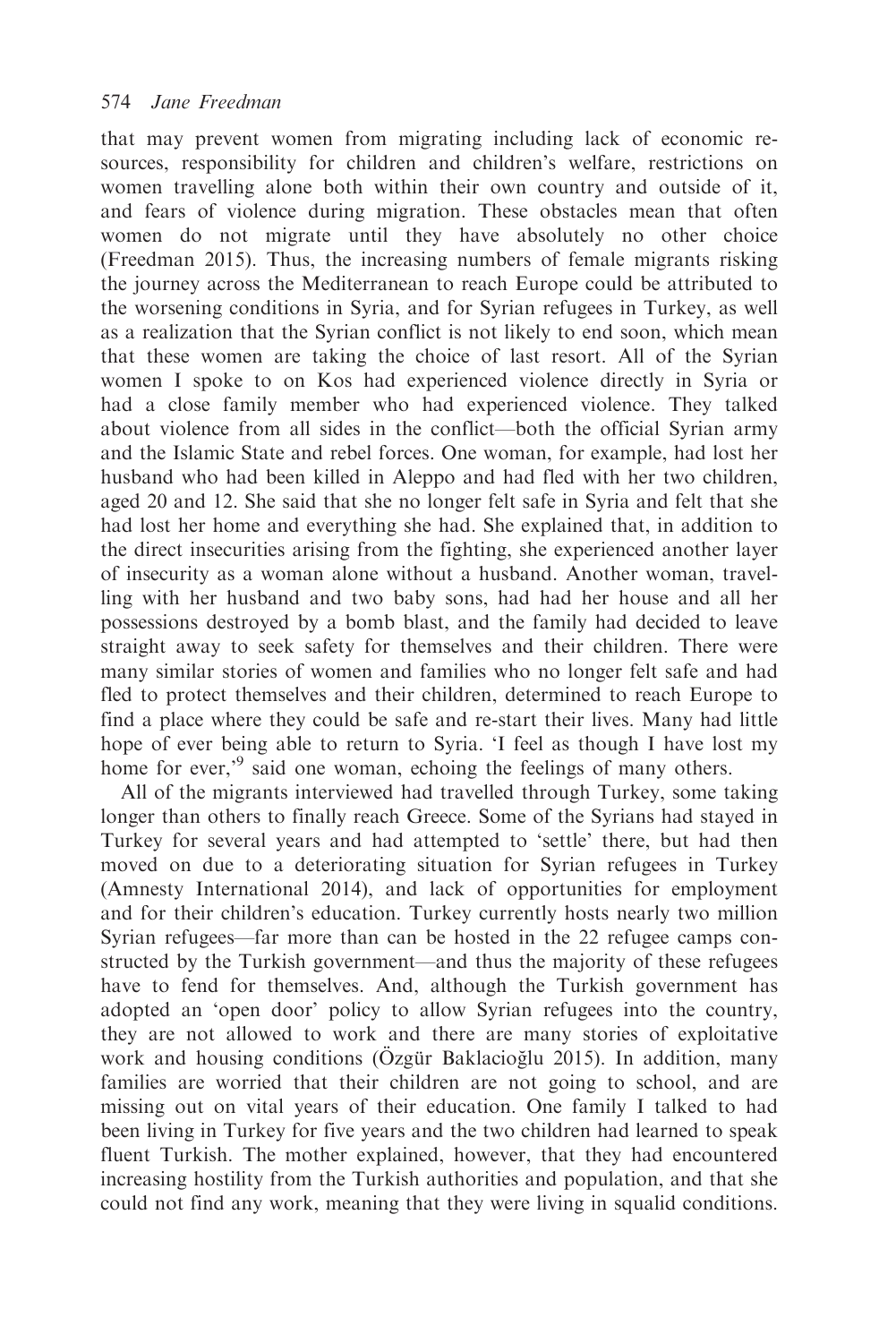She wanted to move to Europe to try and find a better future for her children. She said:

I want my children to go to school, to have an education. And I want to work. There was nothing left for us in Turkey, and I can't go back to Syria.

There are demographic differences in the migrant populations arriving in Kos so that, whilst Syrian and Afghan women arrive mainly accompanied by their husbands (although the number of Syrian women travelling alone is increasing) and often children, women from other countries such as Eritrea or Ethiopia may arrive alone. And the migrant populations from Pakistan are composed entirely of men. Travelling in family groups may provide some degree of security for Syrian and Afghan women migrants, as we will discuss below, but it may also bring other problems, such as lack of housing, worries about the conditions of children, inability to make independent decisions concerning their migratory journeys. The EASO's report for 2014 suggests that the tendency of Syrian migrants to arrive in families has caused difficulties for some EU states who do not have adequate reception facilities or housing for these families. It does seem that there are now increasing numbers of Syrian women travelling without a husband or male partner, in particular those women whose husbands have been killed in the conflict, or women who are sent ahead by their families to try and claim asylum in a safe country, before trying to bring other family members across to join them. Those women who were travelling without a husband or male partner spoke of the particular difficulties and insecurities they faced. As one woman, whose husband had been killed in Syria and who was travelling with two teenage children, attempting to reach her brother in Hamburg, Germany, said:

It is certainly very difficult to be a woman alone. It is hard to cope on my own, people look badly at me, I have to protect my children and do everything for them on my own. $10$ 

European leaders have blamed smugglers and traffickers for the 'migration crisis' in the Mediterranean but, as argued above, the role played by smugglers in the migrants' journeys is more complex than that of simple 'exploitation' and any analysis of the relationship between migrants and smugglers thus needs to be more nuanced. All of the migrants interviewed had used the services of smugglers to cross borders and to cross the sea to reach Kos. For some, this was a 'normal' part of the journey, whilst others complained about being victims of exploitation. The price of the passage varied but some quoted prices of up to 1,000 Euros for the short crossing between Turkey and Kos. For many, the prices were unexpectedly high and had eaten into the money they had saved for the journey, making them fearful of running out of money before they reached their final destination. The worry about money meant that they were reluctant to buy anything other than very basic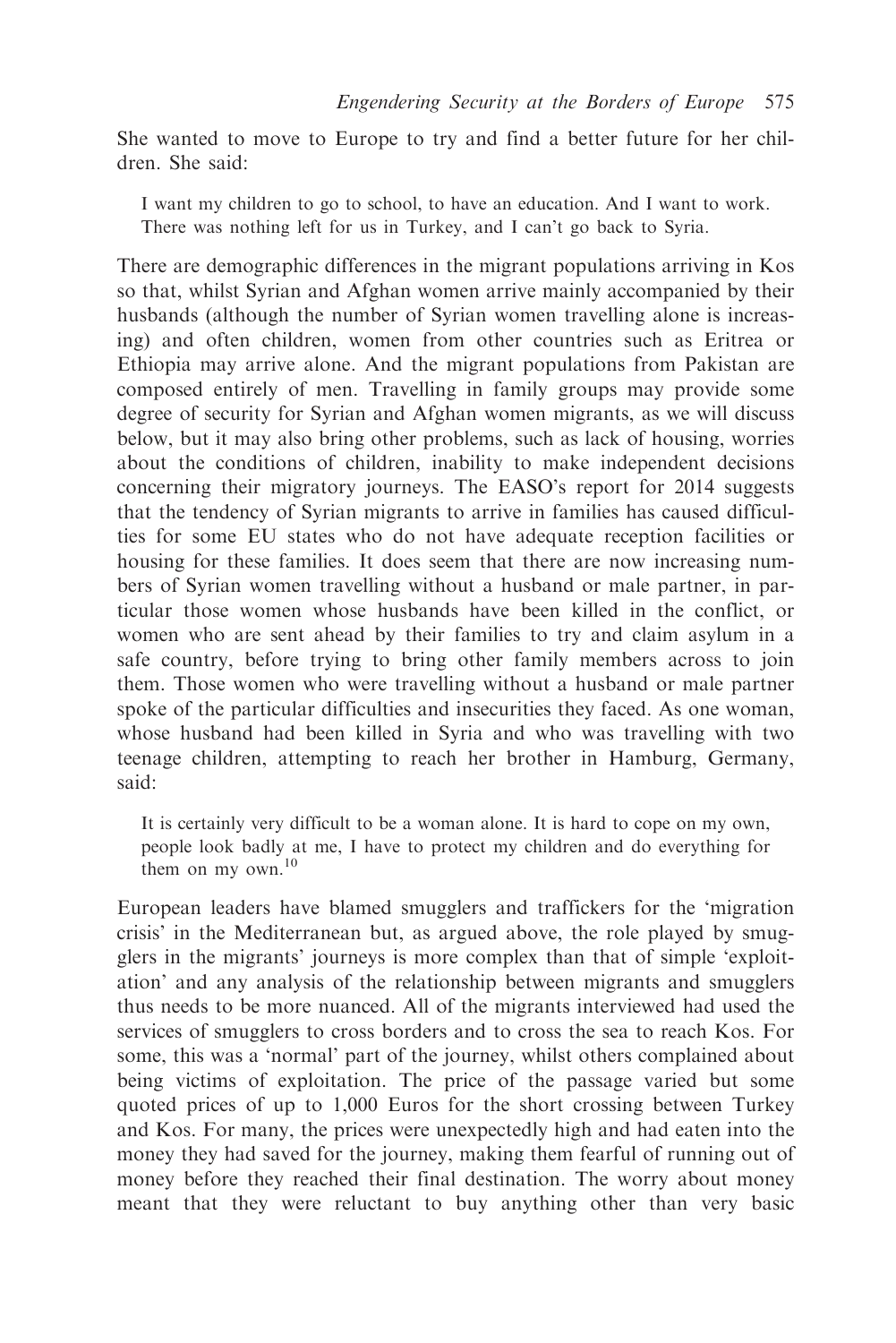necessities from the shops in Kos, and were even limiting the amount of food they bought for themselves and their families. They complained about the high prices on the island which were driven up by the fact that it was a tourist destination. They were also worried about the price they would have to pay to complete their journeys and to travel across the borders from Greece on their onward trips. The Greek economic crisis of 2015 and the closure of banks for several weeks in June and July had also affected migrants badly, meaning that they were unable to access money transferred from abroad or to change their currency or withdraw Euros, thus creating even greater economic insecurity for them.

Apart from being worried about the price they had to pay to the smugglers, some migrants felt that they had been cheated by these smugglers, or had suffered violence or harm. There were several families who complained that the smugglers had thrown all their possessions into the sea because there was no room in the boat, or because they thought the boat might sink. One woman told me she had lost everything, including all her clothes and her children's clothes, money and papers during the crossing, and was now relying on the help of local people to clothe and feed her family.<sup>11</sup> Others had been promised passage in a 'real' boat but had found themselves in a small rubber dinghy overcrowded with too many people. One Syrian family with two young children had paid 1,000 dollars for the crossing on the assurance that they would be making the crossing in a proper fibreglass boat. They found themselves in a three-metre-long rubber dinghy with 14 other people. Halfway across the 5-kilometre stretch of water, the motor stopped working and they found themselves floating helplessly until they were eventually rescued by the Greek coastguard after nine hours at sea. This woman, close to tears as she recounted her experience, told me:

I would never do that again, I thought I was going to die, and my children too. It was the worst experience of my life. I would never do that again.<sup>12</sup>

The women I met all seemed very distressed by the memory of the journey and the sea crossing, and indeed the MSF psychologist to whom I spoke told me that, in her experience, women seemed more traumatized by the experience of the journey and the crossing than men did. Or, in any case, women expressed their feelings of trauma and fear more readily.

Women travelling alone, or just with children, are particularly vulnerable to attack, and there were several accounts of women who had been raped or sexually assaulted on their journeys. One woman was travelling with a woman friend who had been raped by smugglers and badly injured. She expressed fear about continuing their journey in case this type of incident occurred again. Danger comes not only from smugglers, but also from police and military in the countries that the migrants have to cross to reach Europe. Women alluded to attacks and harassment by police and military in Turkey. A psychologist working with MSF and providing psychological support and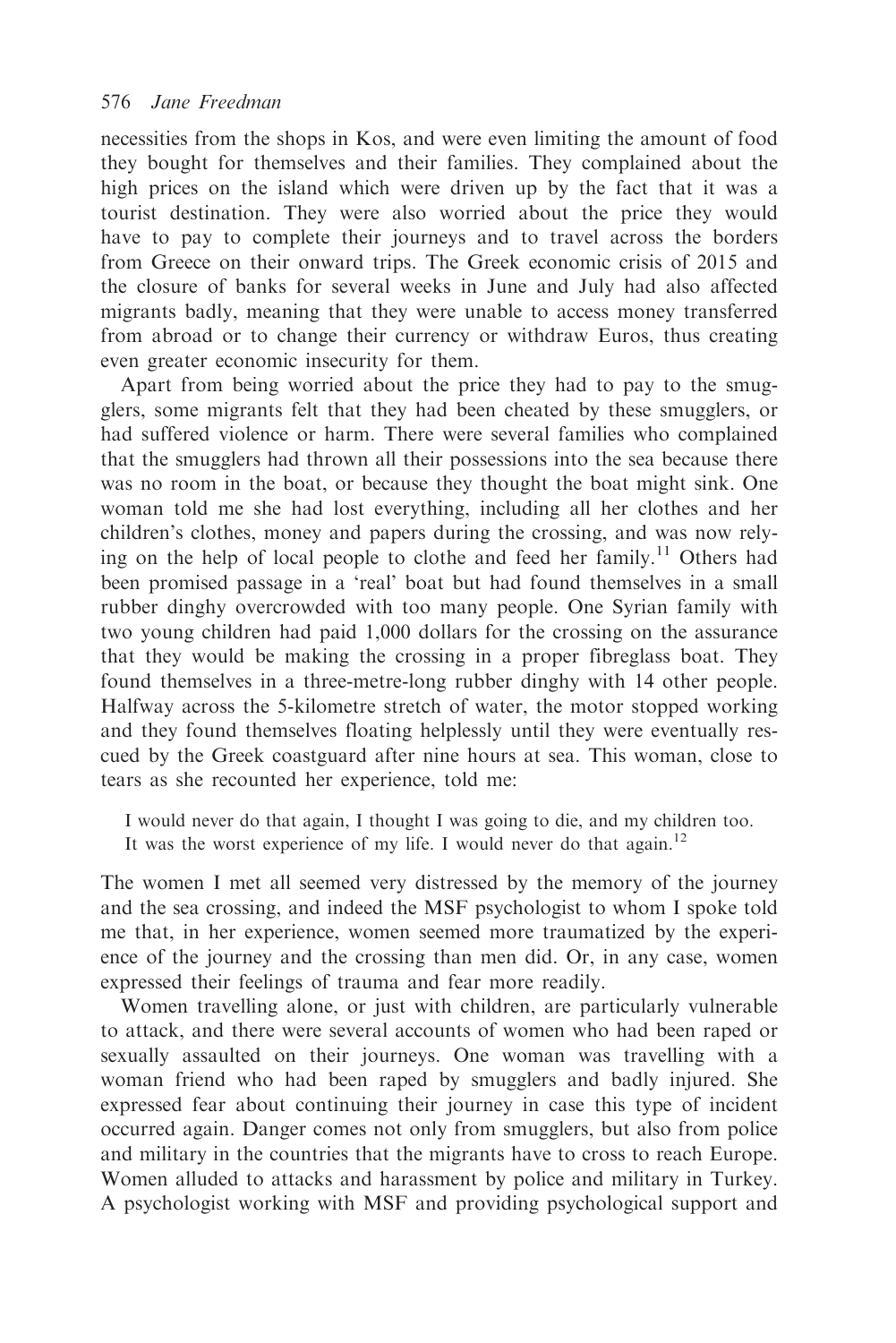counselling to migrants on Kos recounted how one Syrian woman had told her of her experience of being separated from her husband and children and held in a Turkish prison for 45 days on her own. The woman would not talk about the detail of the abuse she had suffered, but was showing signs of severe trauma from this experience.<sup>13</sup>

# Living in Limbo

Whilst waiting for their permit to leave and travel onwards to Athens, migrants face extremely difficult living conditions on Kos. The living conditions for all migrants are precarious and insalubrious in the extreme. Kos has no official reception facilities and provides no basic services (such as food or health care) for migrants. Basic health and psycho-social support is provided by MSF, whilst a local support group, Kos Solidarity, provides food (one cooked meal a day plus milk and other essentials for children), clothing and basic hygiene necessities such as toothbrushes and soap for the migrants. The local authorities have requisitioned an abandoned hotel, the Captain Elias, on the outskirts of Kos Town, to house the arriving migrants. As they land on the island, and once they have been registered by the coastguard and police, they are led out in a procession and left there. The building, which has 25 bedrooms and was originally built to house approximately 100 people as the maximum, is now 'home' to around 700 men, women and children. Mattresses line the floor not only of the bedrooms, but of all the corridors and communal areas, and more tents and mattresses are crammed into the garden outside. Still more migrants have made camps in the nearby fields, apparently worried about the security for their families within the crowded 'hotel'. There is no electricity in the building and no cooking facilities. Some migrants make fires outside in the garden to cook, while others eat only cold food and the meal distributed in the evening by local volunteers. There are only two working toilets and running water comes from standpipes outside in the garden. MSF have also installed a few shower cubicles outside the building in order to try and provide some private washing facilities for the migrants. MSF provide basic health services, sanitary services and psychological support to migrants but, faced with the huge numbers of people arriving in Kos every day, the support that they can offer is limited. Local people, formed into a group called Kos Solidarity, collect clothes, food and sanitary supplies which they distribute to migrants but, as one of the local volunteers explained to me, they are a small group who are also overwhelmed by the number of people needing help.<sup>14</sup> The volunteers are angry that the local authorities on the island have not done more to help meet the needs of migrants.

More recently, following a big fight in the Captain Elias between groups of Afghan and Pakistani migrants over the food that was being distributed by volunteers, some families have chosen to move out and are now sleeping in nearby fields or in a park in the centre of the town. One Afghan family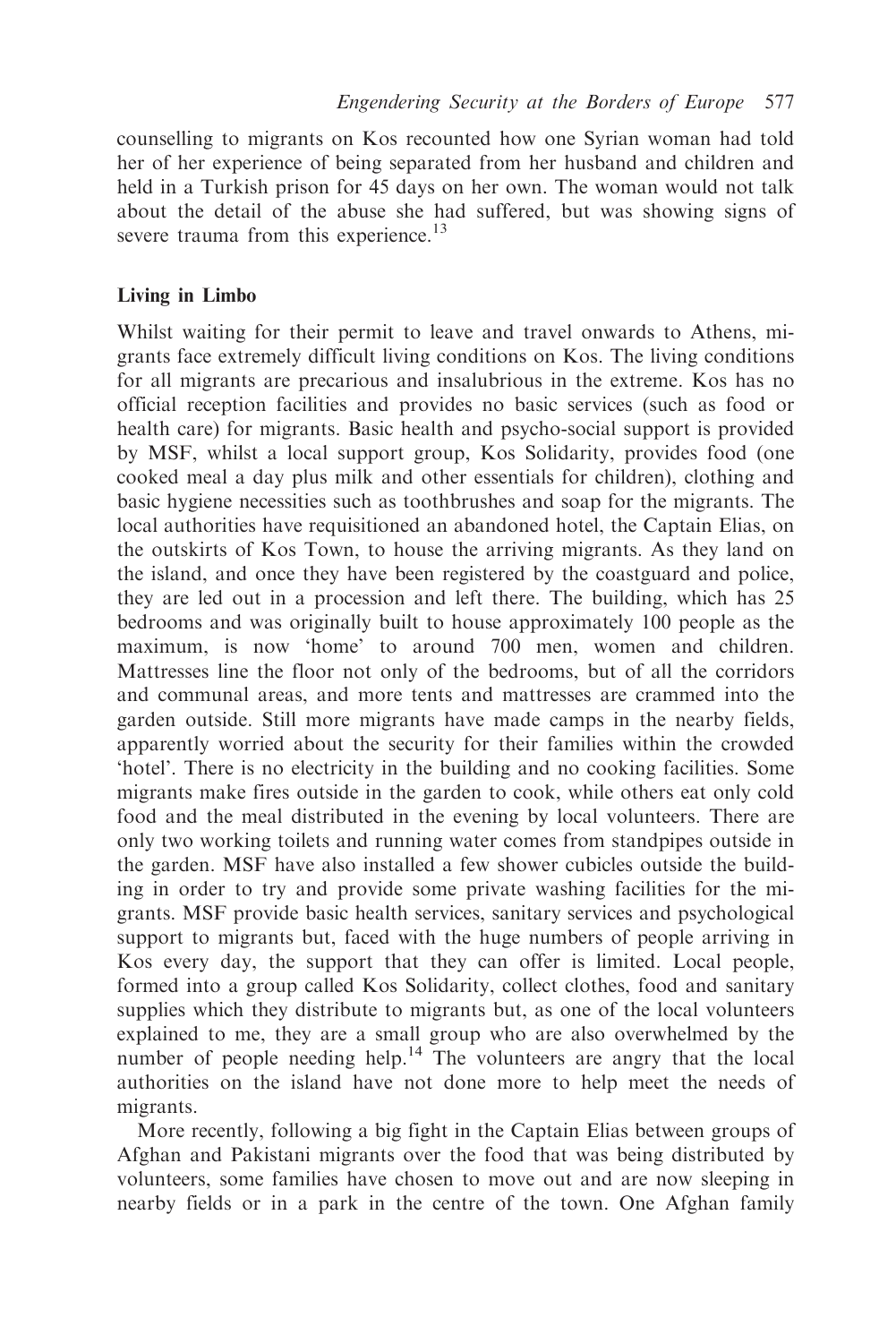#### 578 Jane Freedman

sleeping in a field with their three daughters told me that they felt it was unsafe for their daughters to sleep in the Captain Elias with all the other migrants, especially the single men whom they saw as a threat to the girls. In the local park, several Syrian families were sleeping on pieces of cardboard, with a few blankets donated by local people. There are no toilets or running water, and one interviewee told me that they had been using water from the park's irrigation system to wash, and even drinking this, until some local volunteers provided bottled water for them.

This lack of access to basic facilities and services provides a source of insecurity for all migrants, but women may be particularly affected, particularly by the lack of sanitary facilities and lack of cooking facilities. Women I spoke to who were living in the Captain Elias complained about the fact that they felt unable to take a shower because the shower facilities that existed were not private enough and they felt scared going to wash in front of the men. Those who were 'lucky' enough to have been able to find a room to share with their family could ask husbands or male friends to bring buckets of (cold) water upstairs for them to wash in the relative privacy of these rooms, but others sleeping outside or in corridors were not so fortunate. Women also complained about the lack of cooking facilities and the fact that they could not provide meals for their families. One woman said:

We have to wait for the local people to bring us food. It is only one meal a day, not enough for my children. We are hungry all the time.

There seems to be a de facto division of space, with women migrants trying to remain in bedrooms or other more 'private' spaces and to avoid the more crowded 'public' areas of the Captain Elias. Women spoke of their fear of being attacked or harassed when they tried to use the toilets or the showers outside, and most said that they refrained from using the toilets or from going outside of their rooms at night-time because there was no lighting and they were very scared of moving around in the dark in case they were attacked. One young 17-year-old Afghan woman, travelling with her mother and young sister, described how she and her family spent their days and nights barricaded in their room with another two Afghan families, only venturing out when they were desperate to use the toilets, or when they had to walk into town to the police station to see if they were on the list of migrants who could go and collect their permits to leave.

Migration can also lead to changes in relations of power and gender relations within families and couples, and in some cases to increasing incidences of domestic violence. MSF reported cases of both psychological and physical violence within families, and women had spoken about the fact that they were victims of violence from their husbands during their journeys. These women suffered the insecurities of both their journey and their own husbands, who not only protected them, but also offered a threat. Women in this situation find it almost impossible to leave their abusive husbands or partners because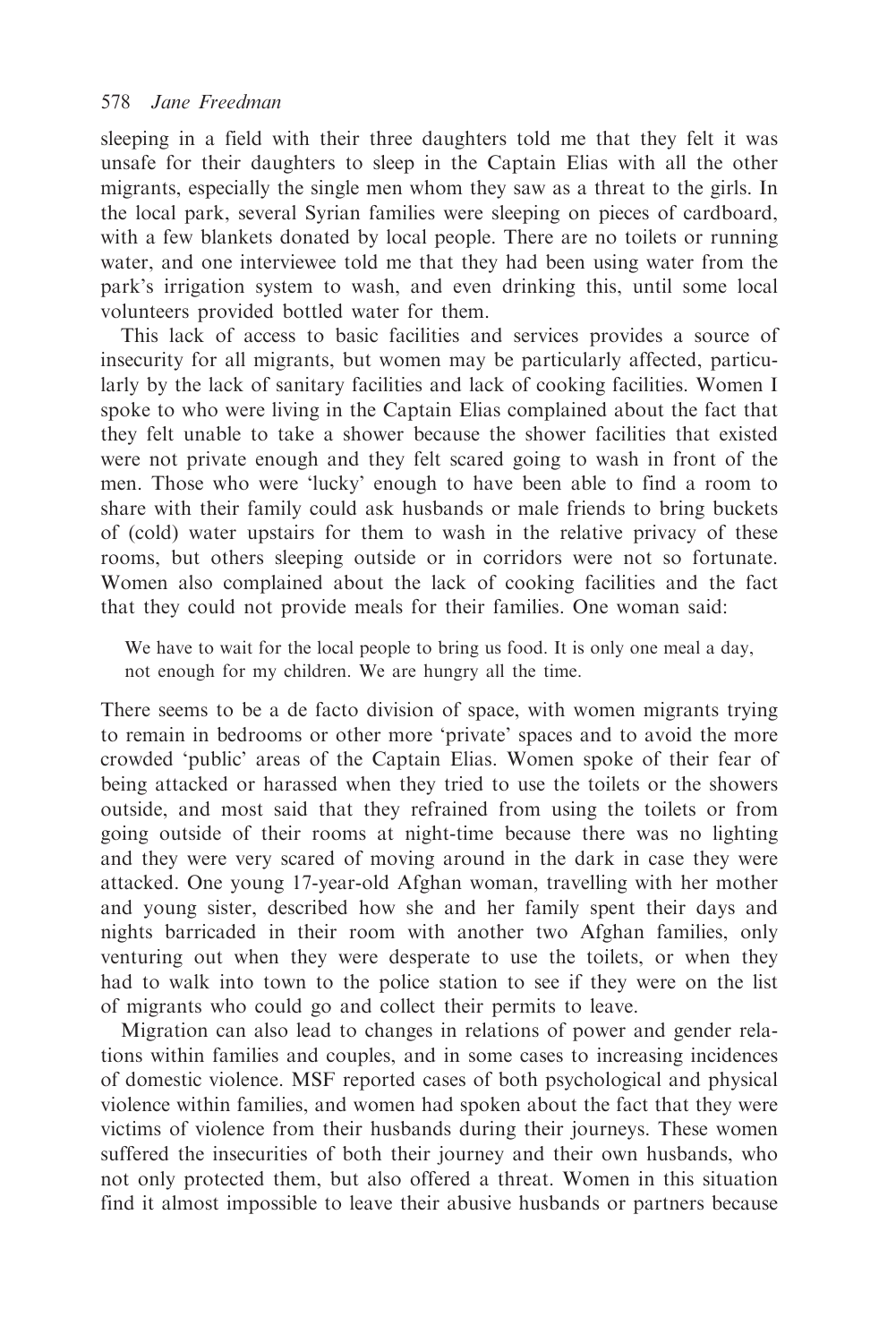the idea of continuing the journey alone, or just with their children, is too difficult. So they find themselves stuck in a violent relationship.

#### Gendered Strategies of Migration

Having spoken of specific sources of insecurity and violence for women, it would be wrong to paint these women merely as passive victims without their own migratory strategies and their own systems for coping with insecurity. In some cases, women expressed the feeling that migration had in fact improved their security and wellbeing despite the difficult conditions in Kos. For some, this had meant escaping from family violence and constraints in their countries of origin. One Afghan woman, who had travelled from Kandahar with her children, told me that she felt much freer in Kos, despite the difficult living conditions (she was sleeping with them in a field). She was also very positive about the possibilities for her children's schooling, explaining that the school in her village had been destroyed by the Taliban and that she was enthusiastic about the opportunities for her children in Europe. Another Syrian woman explained that she was pleased to be alone with her husband and children, and no longer 'controlled' by her husband's family.

And, although, in the division of space, women migrants seemed to be more relegated to private and 'safer' spaces, they also proved to be taking initiatives in some areas, and to be more central to some areas of their families' wellbeing. The MSF psychologist noted, for example, that women are far more willing than their husbands to come and ask for medical and psychological help. Whilst Syrian men are constrained by norms of masculinity and are reluctant to admit trauma, illness or weakness and to ask for help for this, their wives are much more forthcoming in requesting help for themselves and their husbands. So, in some ways, these women are ensuring the health and wellbeing of all of their families by seeking help, particularly for illness and stress.

Women also had definite strategies for onward migration, and had clear ideas about where they wished to go and what they wanted to achieve through their migration. Nearly all of the women whom I spoke to were hoping to reach Germany with their families, although a few said that they were just aiming for countries in the north of Europe. All planned to continue their journeys as soon as possible via Athens, and then through Macedonia, Serbia and Hungary to reach Germany. None of the migrants interviewed intended to stay in Kos or to remain in Greece at all, citing the lack of facilities and welcome for migrants, as well as very limited opportunities for integration and employment. One of the women remarked that 'Greece has its own crisis, there is nothing here for us, we need to go elsewhere where we'll be safe and have a life'.<sup>15</sup> The choice of destination seems to be governed by several factors including the presence of family or friends already living in Germany (or another country), the idea that other countries have better reception conditions for migrants, including fairer and more rapid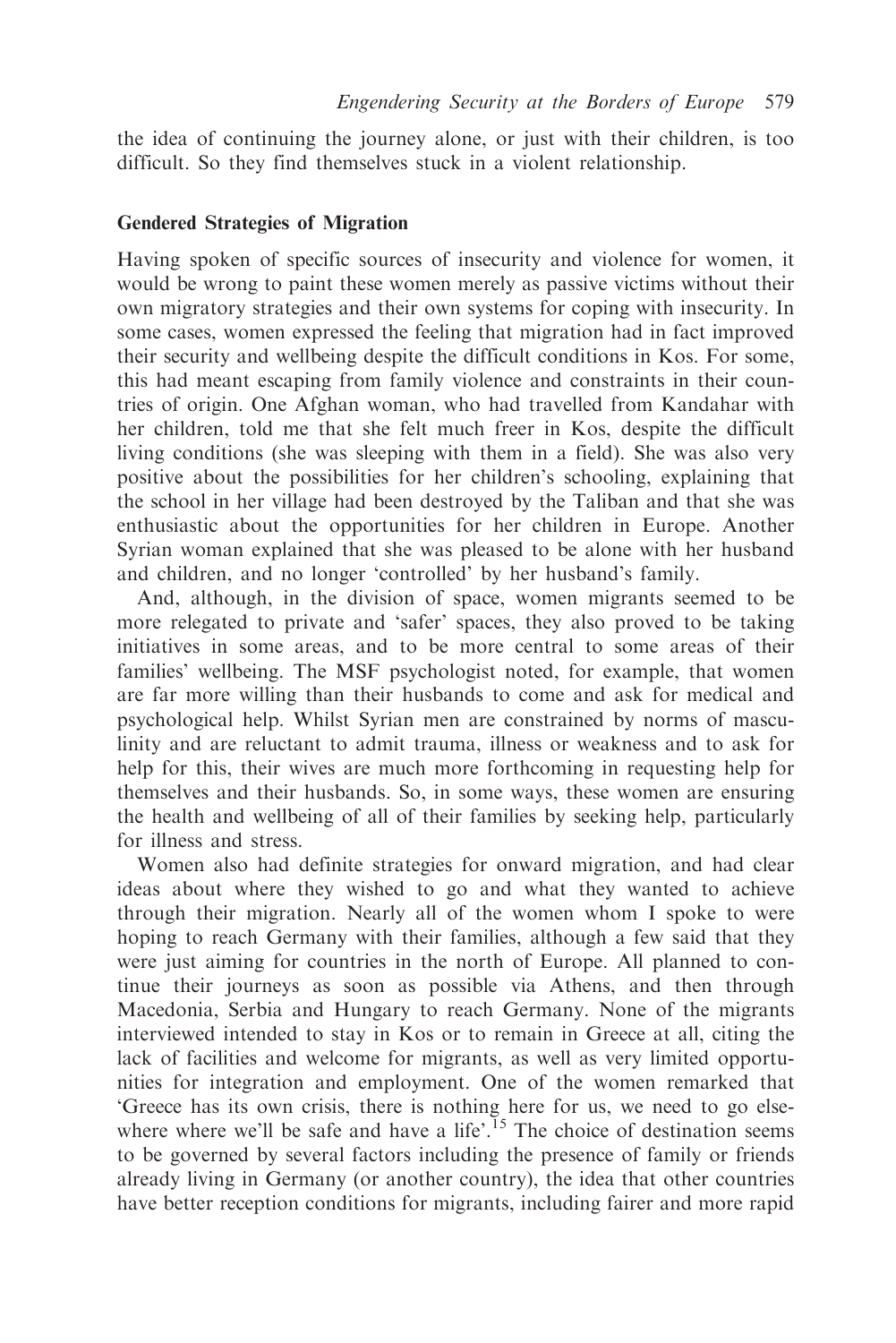asylum procedures, and perceptions about the economic conditions in other EU countries where migrants may more easily find work to support themselves and their families. The issue of language was also raised, as, although the migrants did not speak German, many spoke some English (in some cases quite good English) and hoped that this would help the process of settling and integration in northern European states.

Some women also played on the idea of their vulnerability to advance their migratory strategies. There were families, for example, who planned to stay in Athens and send their wives on ahead to Germany or other European destinations. They believed that the women would have an easier time negotiating with border guards and immigration authorities because of their perceived vulnerability, and that an asylum claim made by a woman on her own would have more chance of success than a claim by a man. These families hope that their wives/mothers will be able to obtain refugee status and will then be able to safely bring their families to join them. The perception that women are more 'vulnerable' and in greater need of protection can therefore be used strategically by migrants to help them to further their goals of securing protection for themselves and their families within the EU.

## **Conclusions**

The current migration 'crisis' in the Mediterranean is exposing the failure of EU countries to offer real protection to those fleeing from conflict, including the thousands of Syrians who have been forced to flee their homes and who are seeking refuge in Europe. The journey to Europe can provide particular insecurities for women, who appear to be affected in specific ways by the dangers of the journey and the lack of facilities in countries of reception such as Greece. However, these women also show resilience and have in many cases adopted their own strategies for coping with the insecurities of migration. There is little real analysis of the gendered experiences of migrants, and thus stereotypes of the 'dangerous' migrant male<sup>16</sup> or the 'vulnerable' migrant woman prevail both in media and political discourse. In order to move beyond such stereotypes, a more careful analysis of the experiences and needs of female and male migrants and refugees should be undertaken, including an analysis of the ways in which gendered relations may change during the migratory process. The EU must now react to ensure that those seeking protection are able to access this and, rather than blaming smugglers and traffickers, must look to the root causes of migration and see how they can offer regular and safe routes to Europe for those who can no longer remain in their home countries, and safe places to stay and live for both men and women once they arrive in the EU.

1. Since my last visit to Kos, the Kos Solidarity organization decided in August 2015 to stop providing food to migrants, arguing that it was the responsibility of the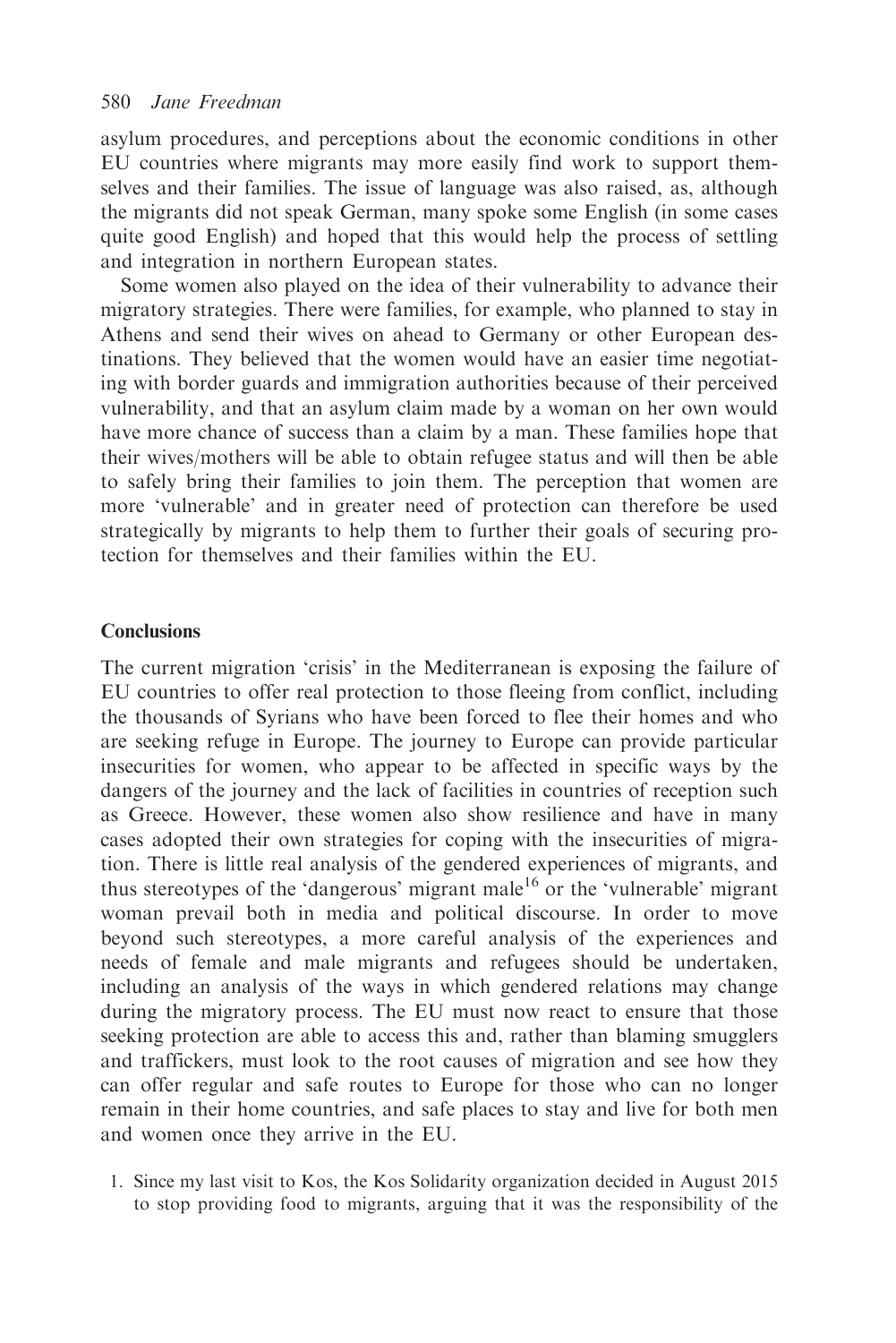<span id="page-13-0"></span>local authorities to do so and that they should step in and take on this responsibility.

- 2. UNHCR,<http://data.unhcr.org/mediterranean/regional.html>, figure as of 10 September 2015.
- 3. IOM Missing Migrants Project, [http://missingmigrants.iom.int/.](http://missingmigrants.iom.int/)
- 4. European Council Statement, 23 April 2015, [http://www.consilium.europa.eu/en/](http://www.consilium.europa.eu/en/press/press-releases/2015/04/23-special-euco-statement) [press/press-releases/2015/04/23-special-euco-statement.](http://www.consilium.europa.eu/en/press/press-releases/2015/04/23-special-euco-statement)
- 5. As well as smaller numbers of migrants from Eritrea, Ethiopia, Somalia, Sudan, Pakistan and various other African countries.
- 6. UNHCR, [http://data.unhcr.org/mediterranean/regional.html,](http://data.unhcr.org/mediterranean/regional.html) figures as of 10 September 2015.
- 7. Telephone interview, July 2015.
- 8. Interview, July 2015.
- 9. Interview, July 2015.
- 10. Interview, July 2015.
- 11. Interview, July 2015.
- 12. Interview, July 2015.
- 13. Interview with MSF psychologist on Kos, July 2015.
- 14. Interview with a member of Kos Solidarity, July 2015.
- 15. Interview, July 2015.
- 16. See, for example, the debates over the risks that migrants/refugees would in fact commit terrorist offences in Europe, or the debates over 'migrant' sexual attacks on women in Cologne in Germany on New Year's Eve.
- AMNESTY INTERNATIONAL (2014) Struggling to Survive: Refugees from Syria in Turkey. London: Amnesty International.
- DE HAAS, H. (2006) Trans-Saharan Migration to North Africa and the EU: Historical Roots and Current Trends. Washington, DC: Migration Policy Institute.
- DE HAAS, H. (2007) 'The myth of invasion: irregular migration from West Africa to the Maghreb and the European Union', Oxford: International Migration Institute.
- EUROPEAN ASYLUM SUPPORT OFFICE (EASO) (2014) The Annual Report on the Situation of Asylum in the European Union 2013. Malta: EASO.
- FARGUES, P. (2014) Europe Must Take on Its Share of the Syrian Refugee Burden, But How?, Policy Brief 2014/1. Migration Policy Centre, Florence: European University Institute.
- FARGUES, P. and FANDRICH, C. (2012) The European Response to the Syrian Refugee Crisis, What Next? Florence: European University Institute.
- FREEDMAN, J. (2012) 'Analysing the Gendered Insecurities of Migration: A Case Study of Female Sub-Saharan African Migrants in Morocco'. International Feminist Journal of Politics 14(1): 36–55.
- FREEDMAN, J. (2015) Gendering the International Asylum and Refugee Debate, 2nd edn. Basingstoke: Palgrave Macmillan.
- GIUFFRE, C. and COSTELLO, M. (2015) '''Tragedy'' and Responsibility in the Mediterranean', Open Democracy, 27 April 2015, [https://www.opendemocracy.net/can](https://www.opendemocracy.net/can-europe-make-it/mariagiulia-giuffrC3A9-cathryn-costello/crocodile-tears-tragedy-and-responsibility)[europe-make-it/mariagiulia-giuffr%C3%A9-cathryn-costello/crocodile-tears-tragedy-and](https://www.opendemocracy.net/can-europe-make-it/mariagiulia-giuffrC3A9-cathryn-costello/crocodile-tears-tragedy-and-responsibility)[responsibility](https://www.opendemocracy.net/can-europe-make-it/mariagiulia-giuffrC3A9-cathryn-costello/crocodile-tears-tragedy-and-responsibility).
- HOOGENSEN, G. and STUVOY, K. (2006) 'Gender, Resistance and Human Security'. Security Dialogue 37(2): 207–228.
- LUTTERBECK, D. (2009) 'Small Frontier Island: Malta and the Challenge of Irregular Migration'. Mediterranean Quarterly 20(1): 119-144.